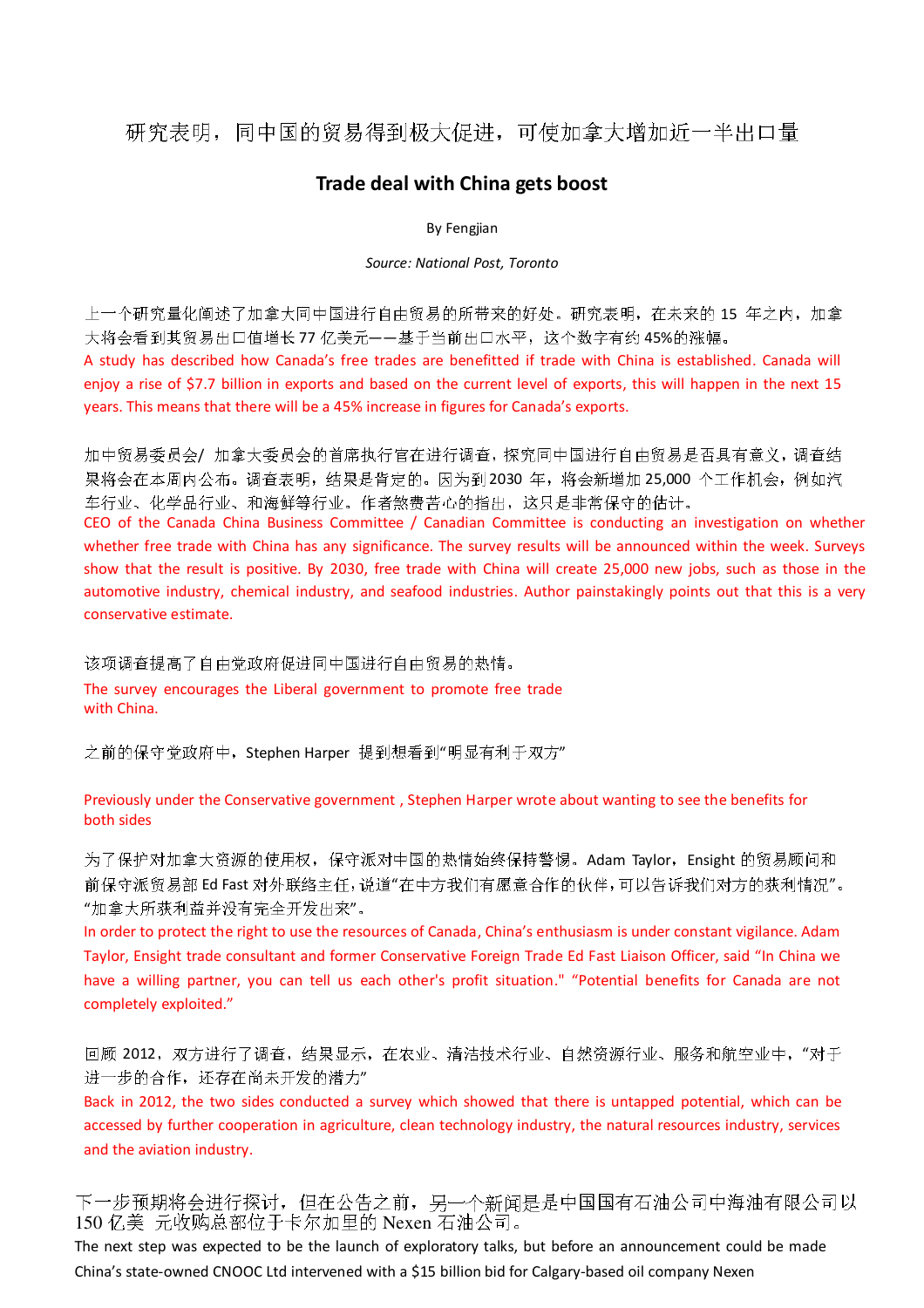The next step is expected to be discussed, but before the announcement could be made, news surfaced that Chinese state-owned oil company CNOOC Ltd. Intervened for a \$ 15 billion acquisition of Calgary-based oil company Nexen.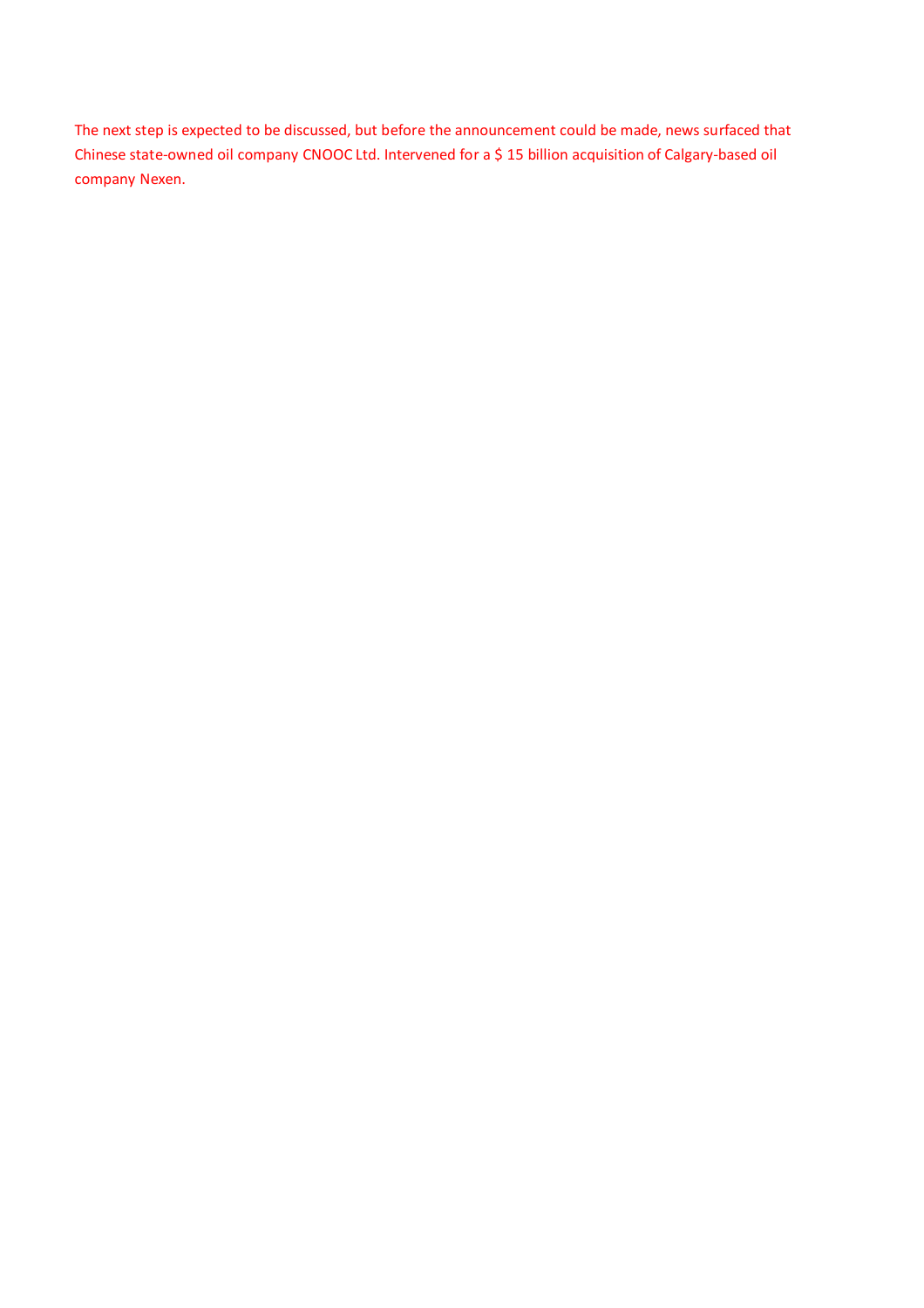Harper 批准了 Nexen 贸易, 但是清楚的指明: "这不是趋势的开端, 而是趋势的结束"——这是对于他的保 守派靠山的一点小贿赂, 保守派对中国保持怀疑态度,并为缺乏互惠投资政策而感到苦恼。

Harper approved the Nexen trade, at the same time, he pointed out that"this is not the begining of a trend, but the end" as a sop to his Conservative backup. Conservative was suspicious of China. They also troubled by the lack of reciprocity in investment.

There followed reports of widespread industrial espionage by Chinese companies in Canada, and the moment was gone.

紧接着报告的,加拿大国内广泛分布的中国商业间谍,而机会已经消失。

自由党的权力回归,为重新调整双方关系提供了一个机会。中国总是在回顾历史,制定当前政策。自从现 在的首相父亲同中国在 1970 年建交,Trudeau 的名字就赋予了重要意义。

Liberals' take the charge again, provided an opportunity, to readjust the relationship of both sides. China decided current policy, based on past experience. Since 1970, the diplomatic relationship built by Current prime minister's father, the meaning of the name, Trudeau, was fulfilled.

另一个转变发生在 2012 年,中国和澳大利亚之间的自由贸易协议达成,它是加拿大在自然资源和金融服务 上的最大的竞争对手之一。协议制定的时间是 10 年,但是,在完全实施后,澳大利亚出口到中国将会达到 95%的免税通道。

The free trade agreement between China and Australia was another huge change. Austrila was one rival of Canada; they compete in natural resource and finance service. The agreement period was of 10 years. 95% of Australia exports will free of tariff, if the agreement were implemented overall.

"这仿佛是在加拿大某些行业的心脏上插了一刀,例如煤炭,立即构成 3%的劣势" Sarah Kutulakos 说道,他 是加中贸易委员会的执行总监。

This attacked some areas of Canada like a sword, such as coal; immediatedly suffered from 3% disadvantages, said by Sarah Kutulakos, the executive director of Canada China Business Council.

Harper 政府一直关注"互惠"——中国经济对加拿大公司的开放——但是 Kutulakos 表示,在其他新的贸易协 议中,澳大利亚银行和保险公司将会优先选择中国市场。所以她表示,"为什么我们在公共汽车的后面?" Harper government concerned with reciprocity policy all the time, China's economy was open to Canadian companies. But Kutulakos showed, among the new trade agreement, Australian banks and insurane companies like Chinese market more.